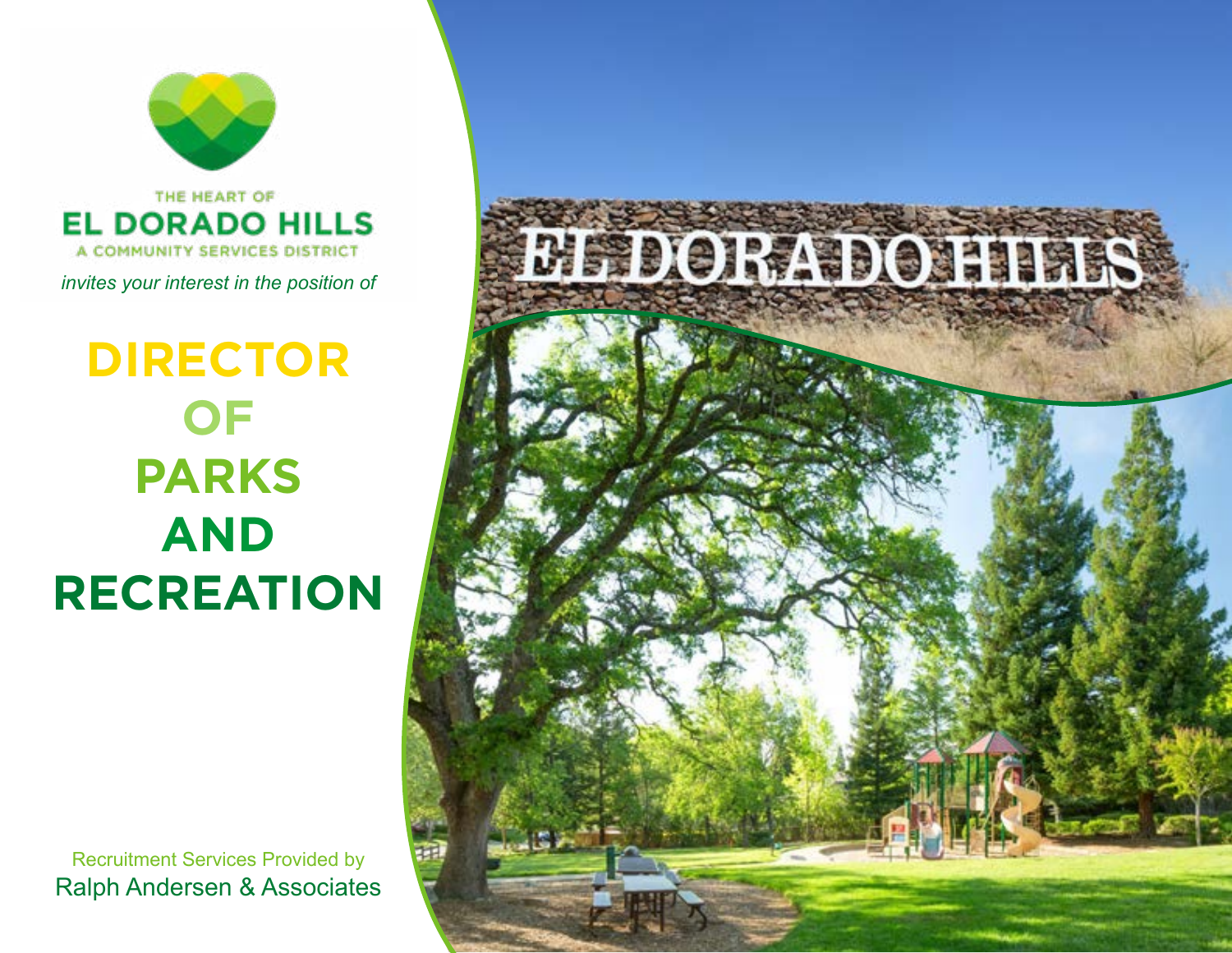### **Outstanding Career Opportunity**





*A national search effort is underway to attract top candidates to consider joining the award winning El Dorado Hills Community Services District. Located in the rolling foothills of Northern California, the District is recognized as the premier park, recreation, and local community services organization with a passion for providing excellent services and facilities.* 

*The Director of Parks and Recreation will plan, manage, and direct the operations and services including oversight of facilities, neighborhood parks, athletic fields, parks administration, youth and adult sports, youth development, senior center, aquatics, special interest classes, and related program areas. Additionally, the Director has administrative responsibility for twenty-six (26) Lighting and Landscape Districts and will also be involved in various aspects of capital projects.*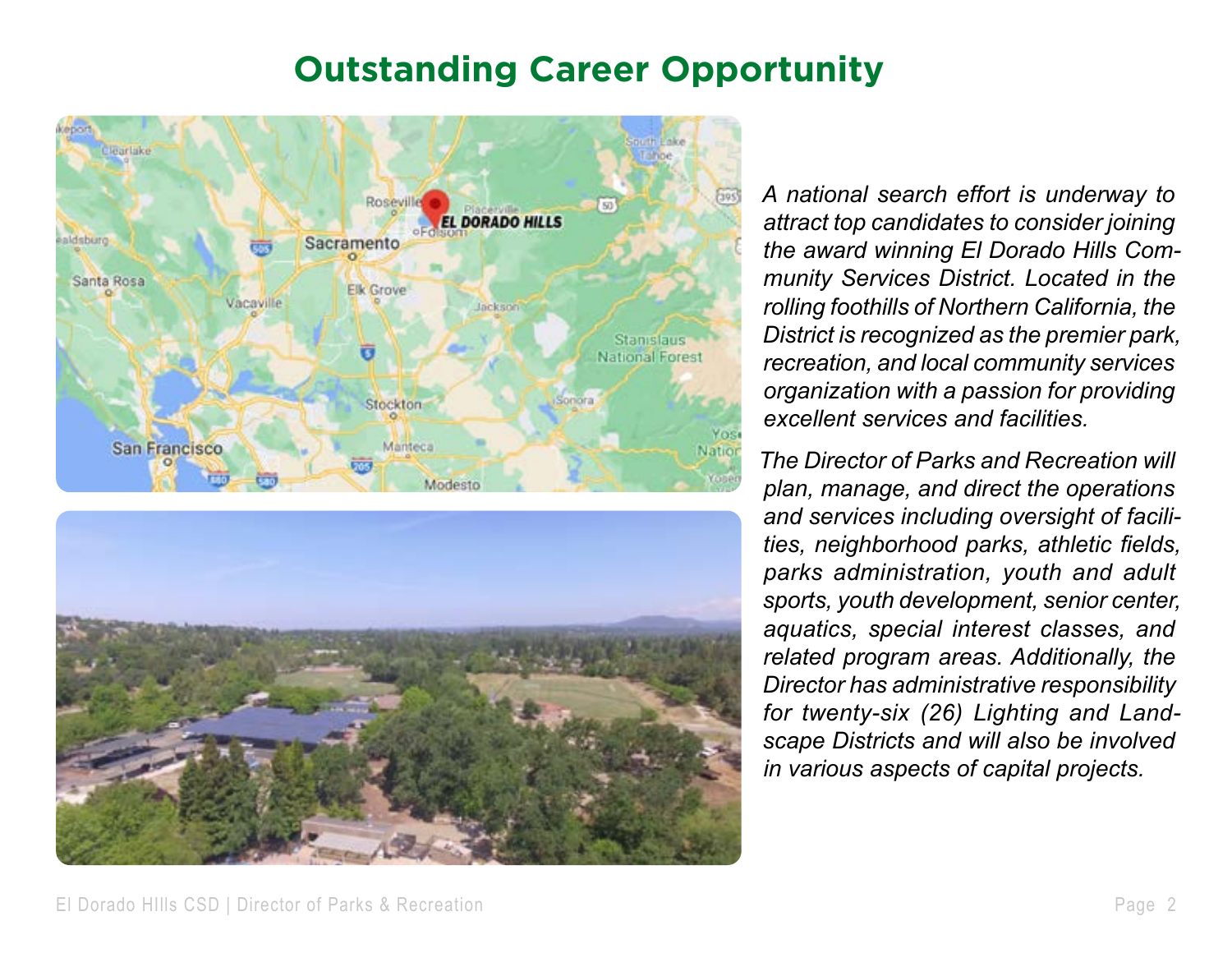## **The Region**

El Dorado Hills is an unincorporated location in El Dorado County, California, 22 miles east of the state capital of Sacramento. Importantly, with proximity to Sacramento, El Dorado Hills is strategically located between the Pacific Ocean (San Francisco) to the west and the Sierra Nevada Mountains (Lake Tahoe) further to the east. The major east-west highway running through El Dorado Hills is US 50. The portion of El Dorado Hills north of US 50 is mainly residential. The portion south of US 50 includes the 885-acre El Dorado Hills Business Park and the Town Center Commercial area as well as additional housing.

Today, the population of the El Dorado Hills suburb is approximately 45,000 with residents and businesses, for the most part, more closely aligned with this region than the greater Sacramento metropolitan area. Nearby communities include the City of Folsom, unincorporated areas of Cameron Park, Diamond Springs, and Shingle Springs. The City of Placerville serves as the county seat of El Dorado County and has an exciting history dating back to the discovery of gold at Sutter's Mill in nearby Coloma in 1848. The region east of Placerville, popularly known as Apple Hill and Pleasant Valley, is also becoming known for wine production. Not yet outpacing nearby Napa, Sonoma, and Sonoma County wineries, this area in El Dorado Hills is attracting more attention as an expanding local industry.

This ideal location in El Dorado County also provides exciting opportunities for expanded recreation and outdoor activities within a short driving distance. This enriches the active lifestyle throughout the various seasons in Northern California. Recreational opportunities beyond the District's boundaries and only a short drive away include hiking, biking, water-skiing, boating, fishing, golfing, and exceptional winter activities, such as snow-skiing and snowmobiling. The greater metropolitan area of Sacramento offers arts and culture opportunities as well as professional sporting events. Within a short drive is Napa County (90 minutes) for wine enthusiasts beyond the expanding wine industry in El Dorado County, Placer, and Sonoma counties. It goes without saying that those living in El Dorado County are well positioned to enjoy all the assets that Northern California has to offer.

This picturesque suburban region is nestled among rolling hills and oak trees and offers varied housing options. Over the recent years, El Dorado County has continued to see tremendous growth in population with a general upswing on overall cost of living. Homes and rental options in the broader areas are still reasonable compared to many other parts of California. Other housing choices exist within local golf communities. Expanding further out, home options include the potential of acreage and property options.

Primary, secondary, and high schools in the nearby and surrounding areas have strong academic and athletic programs. The immediate area also includes access to private schools. Also, Folsom Lake College and four-year university programs are located within the greater metropolitan area.

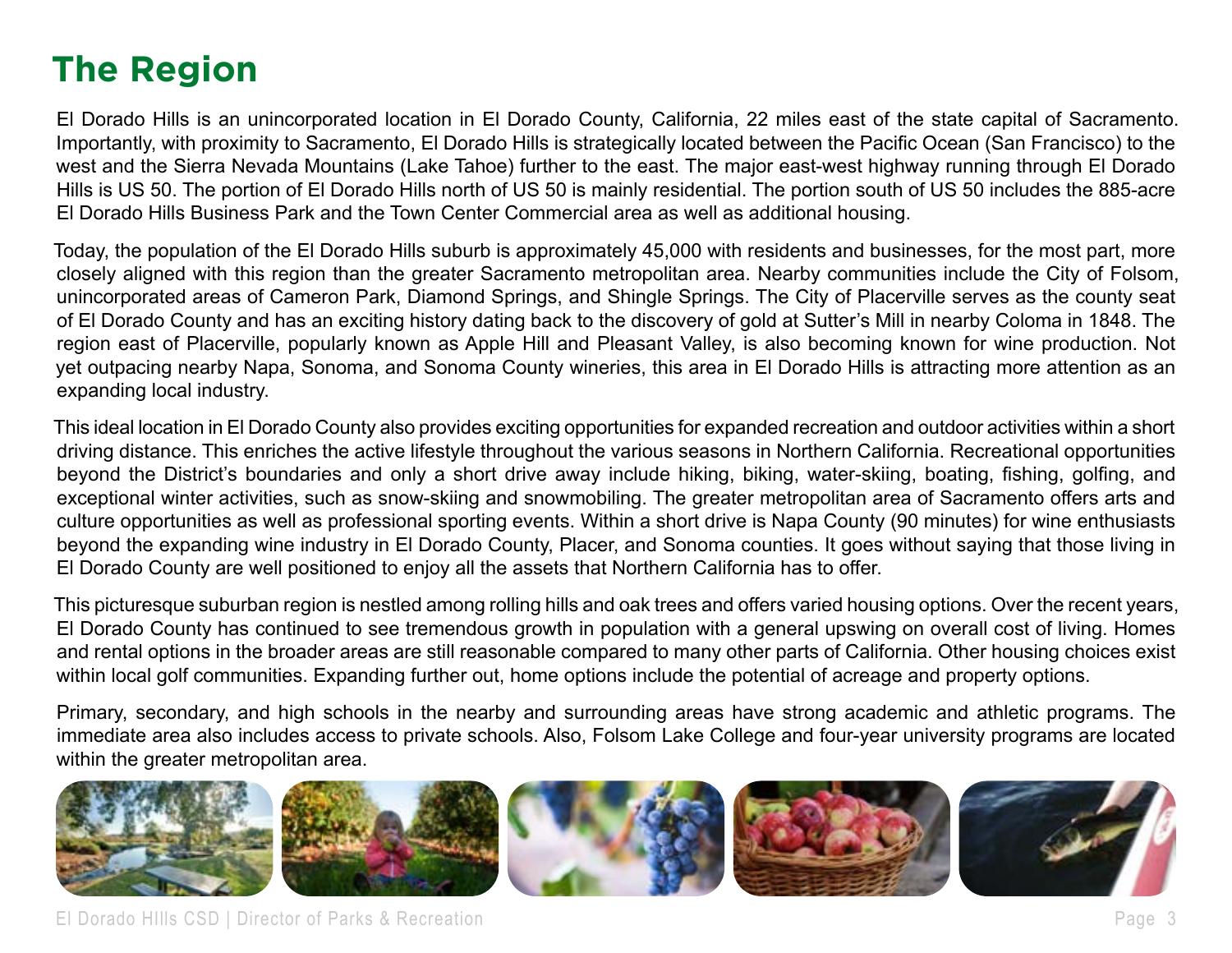

## **Overview of an Award-winning District**

The El Dorado Hills Community Services District was formed on May 21, 1962 as an independent special district. The District serves a large, densely developed suburban population located east of the Sacramento County Line and Mostly north of Highway 50. The EDHCSD Boundary encompasses approximately 28 square miles (18,028 square acres) and the District serves the most populated community in El Dorado County.

In addition to parks and recreation, the District provides waste/refuse collection, telecommunications (both done through franchise agreements) and performs CC&R enforcement. The District owns and manages approximately 535 acres of land including 254 acres of parks and 281 acres of open space.

The District has a total of 35 full-time employees throughout the organization with 27 assigned to the Park and Recreation Department. Part-time employees expand from 25 to more than 70 seasonal employees during peak season, most supporting the Park and Recreation Department.

The current annual operating budget for the District exceeds \$8 million.

For more information about El Dorado Hills Community Services District, visit the District's website at *www.eldoradohillscsd.org* or the District's YouTube Channel (*[click here to access](https://www.youtube.com/results?search_query=el+dorado+hills+community+services+district)*).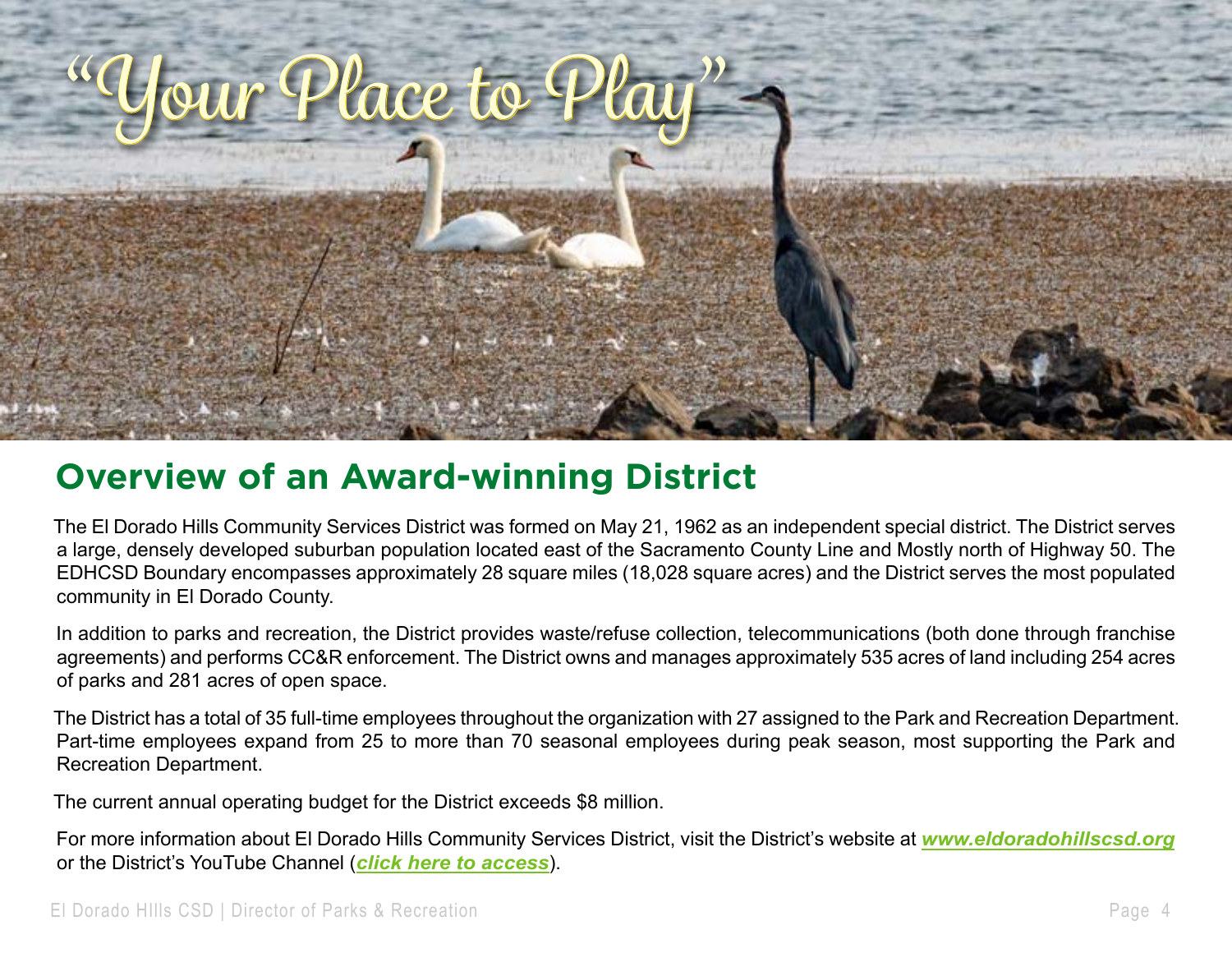## **Awards / Recognition and Accomplishments for EDHCSD**



### *Awards:*

- 2014 to 2020 District Transparency Certificate of Excellence Awarded for multiple years by the Special District Leadership Foundation
- 2019 Exceptional Public Outreach and Engagement Awarded by California Special District Association (CSDA) in the large special district category
- Winner (5 times in a row!) for Aquatics Lifeguard Contest Awarded in years 2015 to 2019 by Northern California Aquatic Management Association Lifeguard Palooza.

### *Recognition:*

• Recognized by Comstock's Magazine in November, 2020 as a progressive and innovative local agency (*[click here to access](https://viewer.joomag.com/1120-november-comstocks-magazine-november-2020/0335472001603996875?short&)*).

### Accomplishments:

- Sustainability policy and projects including 450+ kwh solar parking, thermal, and LED lighting upgrade
- Fully funded asset replacement program
- Carson Creek Heritage Village Park
- Park development program which currently includes:
	- 4.5 acre village park in final construction
	- Village park in pre-construction
	- Village trailhead and park in final construction design
	- 200+ acre Bass Lake Park in concept and environmental review
	- 55+ acre Community Park under terms of acquisition and land use review

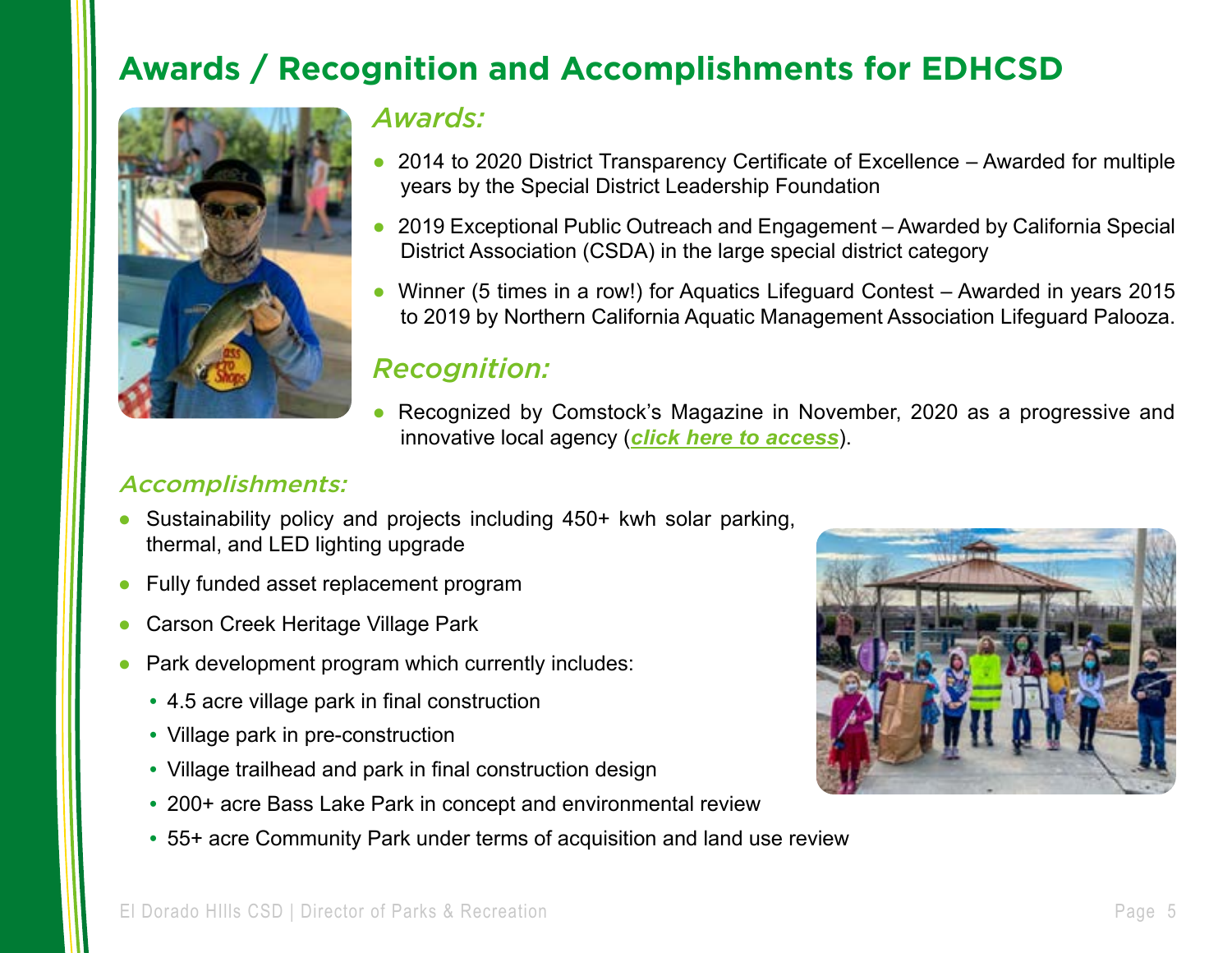### **Mission Vision and Core Values**

### Vision Statement

We will be recognized as the premier park, recreation, and local community services organization with a passion for providing excellent services and facilities and protecting the quality of life and environment of the community.

#### Mission Statement

"Enhance the quality of life for El Dorado Hills Residents through innovative, responsible leadership and by providing superior services and facilities."

### Our Core Beliefs and Values

We have a set of timeless, enduring beliefs that are ingrained in the way we think and act. These values guide our choices, defining for us the right courses of action, the clearest directions, and the preferred responses. Consistent with these values we set our objectives, formulate our strategies, and judge our results. By embracing these values we will achieve our ultimate vision and core purpose.

#### **1. Our foundation is based on uncompromising Integrity**

We are committed to conduct our business in an ethical and professional manner, in compliance with applicable laws regulations and codes; so we are correctly perceived to be an ethical and professional organization of dedicated and competent individuals of the highest integrity and credibility, producing quality, value added services that contribute significantly to the needs of our customers and community.

#### **2. We are dedicated to Excellence**

We are committed to strive to be the Community Services District of choice by:

- Continuously improving as we pursue Excellence in every aspect of our business
- Being fiducially responsible and efficient in the use of the resources entrusted to us
- Eliminating waste and bureaucracy
- Understanding that our customers define quality
- Being dedicated to consistently exceeding our customer's expectations
- Continually striving to provide the very best in service and value
- Taking individual and organizational ownership and responsibility for actions and their results
- Embracing the value of change

#### **3. We are dedicated to Customer Service**

Exceeding our customer's expectations in quality, service and value is vital to the success of the Community Services District.

We are committed to exceeding our customer's expectations and to maintain their trust and loyalty by:

- Being ethical and professional in all our dealings with our customers
- Being a responsive, effective and cost efficient organization that supplies value added quality services that exceed our customer's expectations
- Striving to continually understand and meet the changing expectations of our customers through teamwork, empowerment and innovation.
- Recognizing the value of sustainability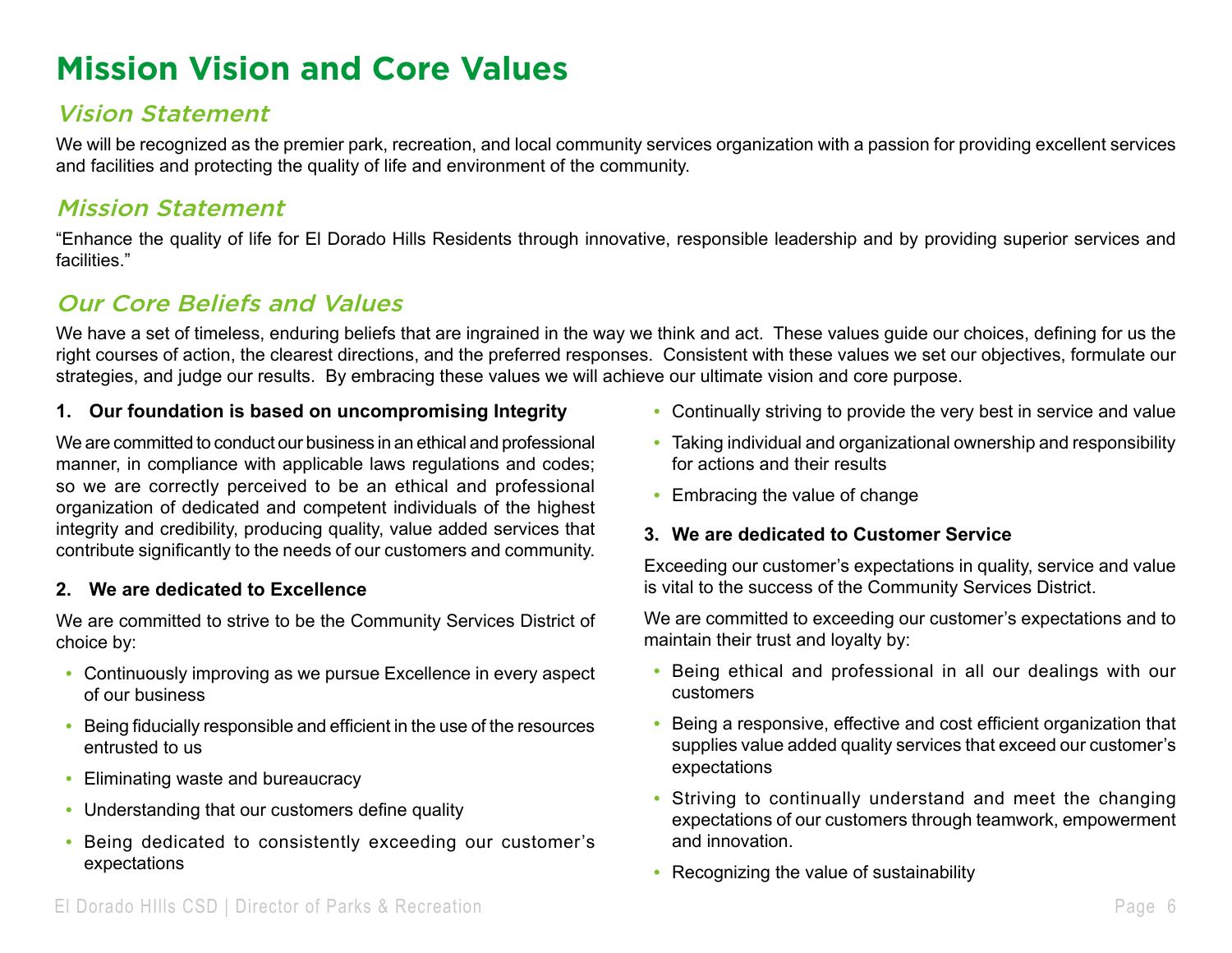### **Mission Vision and Core Values** *continued*

#### **4. Our strength is in our People**

The collective talents of our employees comprise our most important asset.

We are committed to providing an organization and operating environment that attracts, nurtures, stimulates, and rewards employee professionalism and creativity. Our success will be achieved only through Inspired People operating in an environment that promotes:

- Integrity and Excellence
- Mutual trust, respect and dignity
- Openness, sharing and honesty
- Empowerment and teamwork
- Passion and commitment
- Innovation and risk taking
- The recognition and sharing of accomplishments of success and rewards of achievement
- The value of diversity

#### **5. We recognize the value of Sustainability**

Preservation of our natural resources and park infrastructure is of the highest importance.

We are committed to providing policy and operational procedures that protect the environment and encourage employees and community to be informed, sensitive and passionate about protecting our natural resources.

- Understanding our natural system
- Stewardship of the built and natural system
- Maintaining versatile resources
- Flexibility to address changing technology and demographics
- Preservation of legacy for future generations



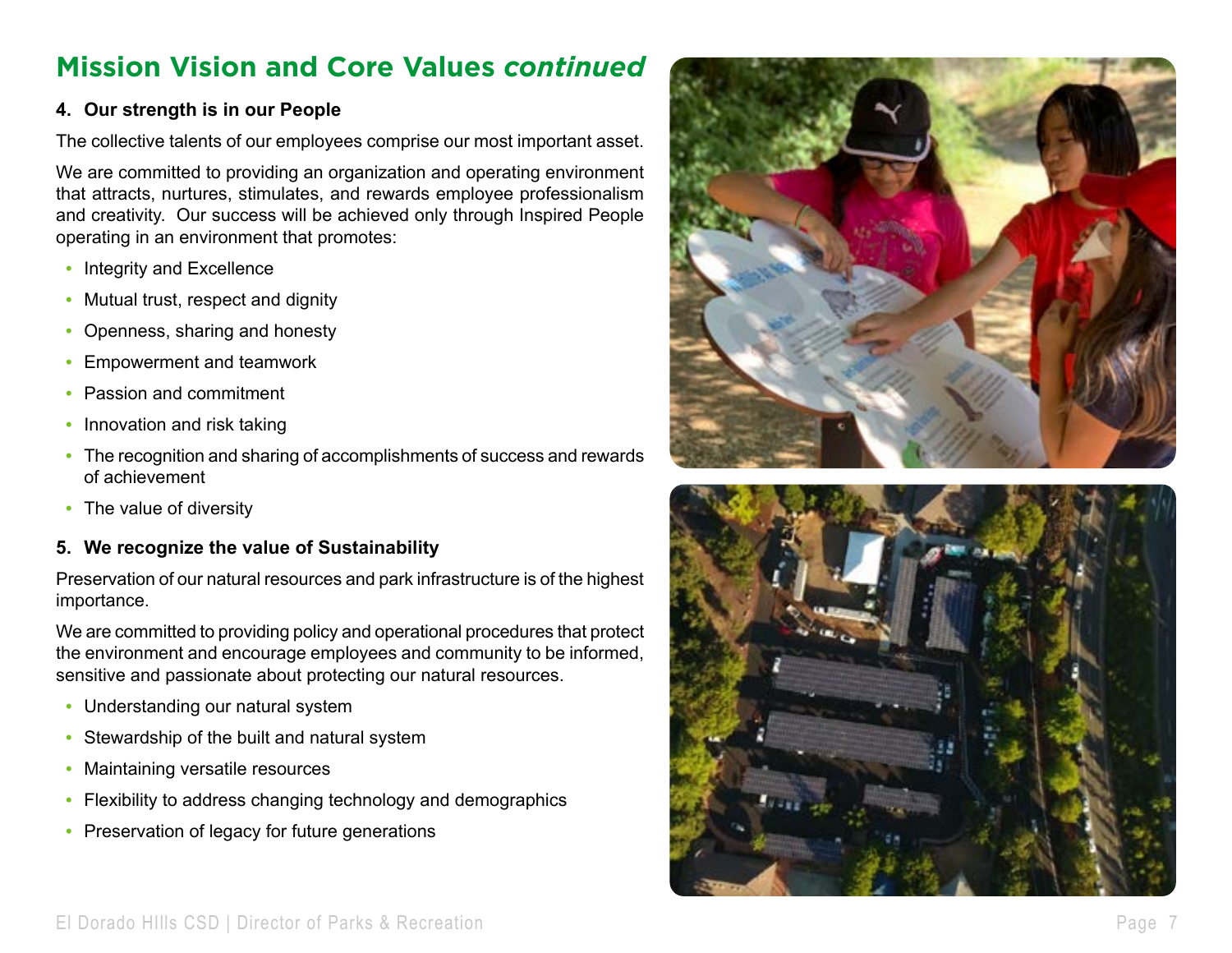## **The Ideal Candidate**

The successful candidate for the position of Director of Parks and Recreation will be an experienced professional with outstanding judgment, management skills, and integrity. The ideal candidate will also be organized, energetic, self-confident, and have an open, approachable personal style. The position requires someone who is personally engaging, approachable, politically astute and has a comfort with and desire for interacting with elected officials, local and regional government entities, business leaders, residents, and diverse stakeholders. Importantly, the Director will also be strategic and forward-thinking with strong knowledge of current trends in the park and recreation profession and adaptable to deal with current issues. This high achiever will also have a strong commitment and track record of working collaboratively with others and being able to support the General Manager by effectively carrying out the duties and responsibilities with a positive and energetic personal style.

This top candidate will also be an individual that builds consensus, respect, and trust among staff and the public at all levels. Additionally, this individual will be actively involved in representing the District at events and related community-based functions.

Additionally, the following personal attributes and skills are required for the successful candidate to have/be:

- Ability to quickly grasp the value and service standards of EDHCSD;
- Proven management and leadership skills;
- Ability to "lean in" and fit within the existing culture;
- Proactive, innovative, and forward-thinking;
- A "can-do" attitude:
- Skilled at working in a high-touch community with equally high expectations;
- Effective communication skills with an open and accessible communication style;
- Enthusiastic with the ability to provide strong leadership and a collaborative team environment;
- Creative and visionary;
- Problem solver and decision-maker; and
- Ability to hold people accountable and take responsibility for leading key segments of the District.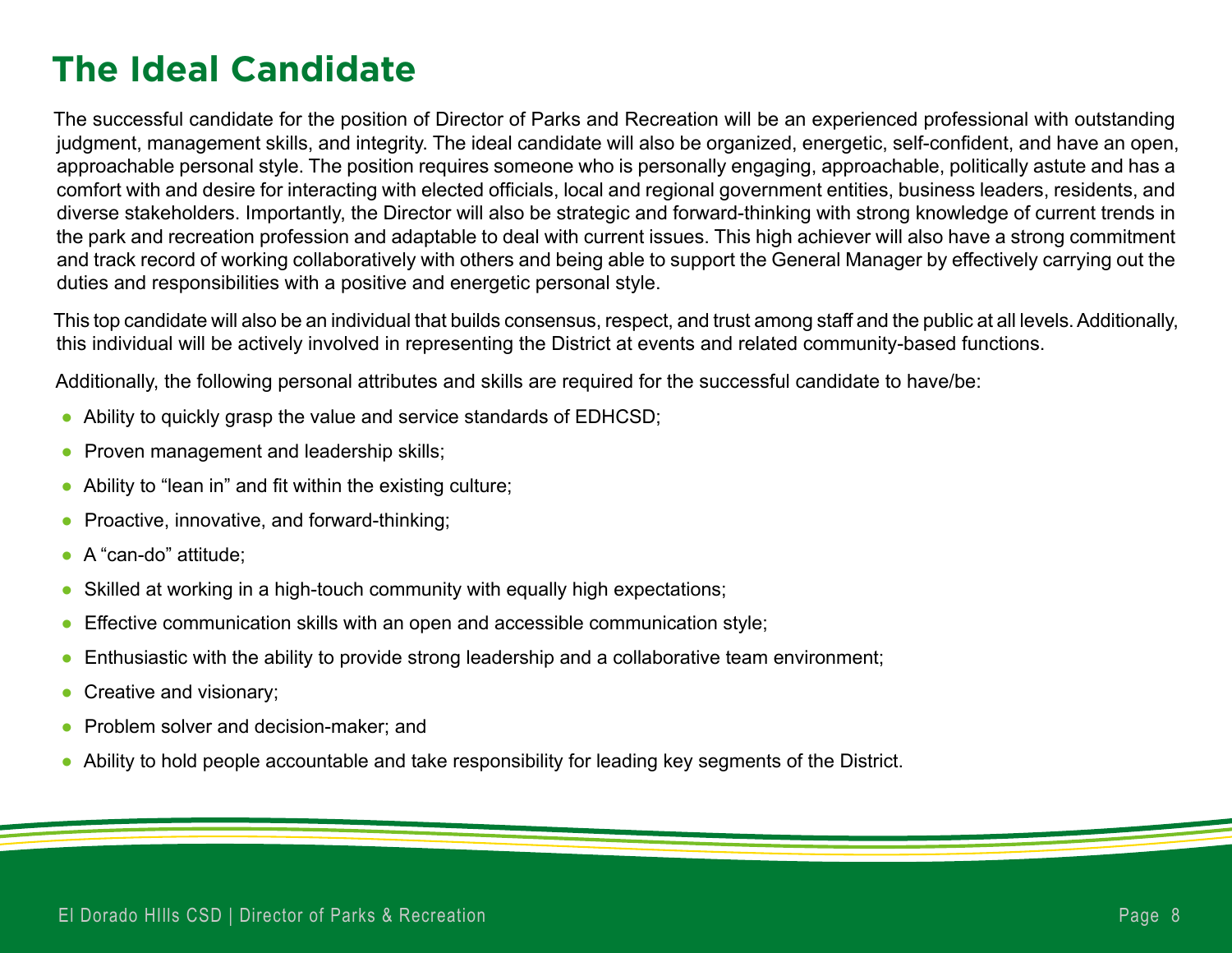## **Overview of the Director's Responsibilities**

The Director of Parks and Recreation is an exempt at-will position and serves at the pleasure of the General Manager. This position is supported by an at-will multi-year employment contract agreement.

The Director is a member of the District's Management Team and receives administrative direction from the Assistant General Manager and/or General Manager. Important to note, the position of AGM is not currently allocated in the budget but will be added in the future, resulting in enhanced upward mobility within the organization as the District continues to grow.

The Director of Parks and Recreation is responsible for the development, maintenance, and safe operation of all functions related to all Parks and Recreation including originating, carrying out, reviewing, interpreting, and coordinating functions and policies related to the full range of activities including maintenance, operation and renovation, and the design, development, and oversight of new parks, facilities, and recreational programs. In this senior management role, the Director also represents the District on matters before public and private groups as well as individuals. Additionally, the Director serves as liaison to other governmental agencies on a local and statewide basis. Grant administration, compliance, and application is under the direction of this executive manager. Oversight of consultant services, in terms of project scope, deliverables, and related fiscal aspects are also the responsibilities of the Director.

Departmental planning and operations are coordinated with the activities of other District departments and are developed within the framework of District policies and the District's *[Strategic Plan](https://cms8.revize.com/revize/eldoradohills/Document%20Center/Documents%20and%20Forms/edhcsd_strategic_plan__2013_2014.pdf)*. The Director of Parks and Recreation has primary responsibility for dealing with difficult matters involving assigned departmental programs, including interpretation of related codes, ordinances, and regulations and for ensuring compliance with local, state, and federal law. This position requires a demonstrated ability to work successfully with citizens, planning groups, neighborhood associations, board level committees and other organizations and individuals.

*The Director may also be assigned to work directly with the Promise Foundation, the non-profit philanthropic organization that supports the efforts of the organization in special aspects. Working in tandem with the General Manager, the Director may also contribute to other local events hosted by the District that involve El Dorado County, the Chamber of Commerce, and local civic organizations (i.e., Rotary) to augment services and a variety of year-round events (i.e., Little League, Fishing Derbies, or Saturday Evening Concerts in the Park).*

Additionally, the Director will have management responsibility to ensure safe work practices, work quality, and accuracy as well as coordinating ongoing safety training programs.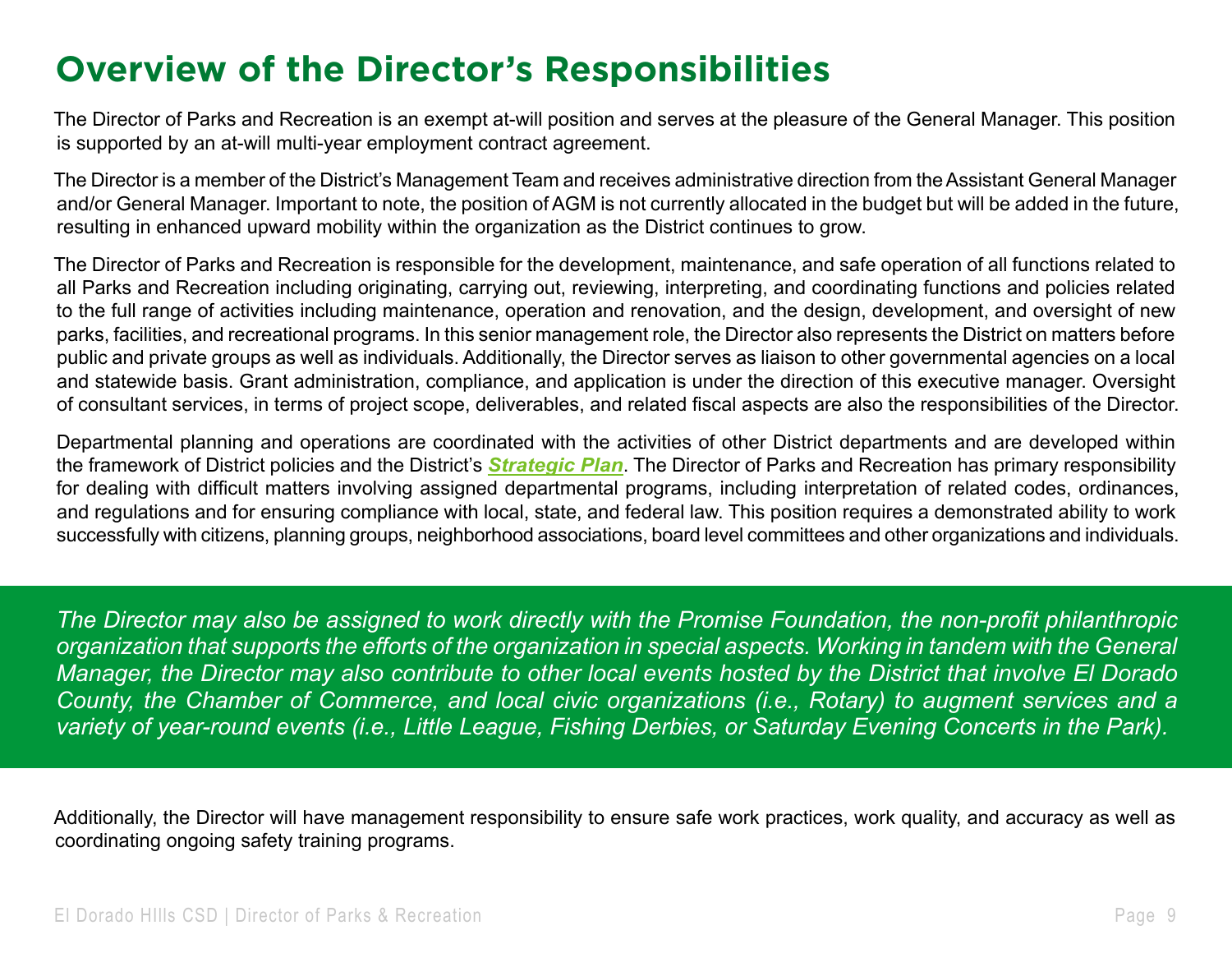### Overview of the Director's Responsibilities *continued*

Other responsibilities of the Director of Parks and Recreation include:

- Develop memorandums of understanding with community, school, and governmental organizations to facilitate use of facilities for recreation programs for approval.
- Assist with long range planning for recreational facilities based on participant needs and desires and community input.
- Provide leadership and supervision of all personnel matters including establishing performance goals for motivating and evaluating assigned personnel, necessary training, and disciplinary actions as needed.
- Develop, monitor, and administer the annual Parks and Recreation Department's budgets for all program areas.
- Research, and secure alternative funding sources including sponsorships and grants to support programs; oversee and administer all grants.
- Coordinate marketing collateral on District events and programs, promotional materials, and social media releases, District's Recreation Guide, e-Newsletter, and website content.
- Direct the procurement of equipment, materials, and services.
- Prepare work programs and estimates including developing short and long-range maintenance and cost schedules.
- Prepare and administer contractual agreements for repair and maintenance of facilities and evaluate contract renewal, changes and receive new bids through a competitive and transparent public bid process.
- Provide analysis, data, and research on park resources, local demographics, and public preferences including customer usage (parks, trails, open space, and other recreation areas) and collaborate with others to plan for growth and expansion.
- Develop, implement, monitor, and direct staff in the evaluation of the District's Best Practices Standards for design and maintenance; evaluate impact on District operations and recommend and implement procedural improvements.
- Assist with long range planning, including negotiation for District land acquisition and relevant land use development, oversee final contract documents, construction plans and specifications for capital improvement projects; advertise for public bid; prepare recommendation for Board approval.
- Respond to concerns from the community, contractors, vendors, and outside agencies; provide information to resolve public service or operational complaints within high-level customer service focus.
- Establish positive working relationships with representatives of community organizations, state and local agencies, District management, District staff and the public.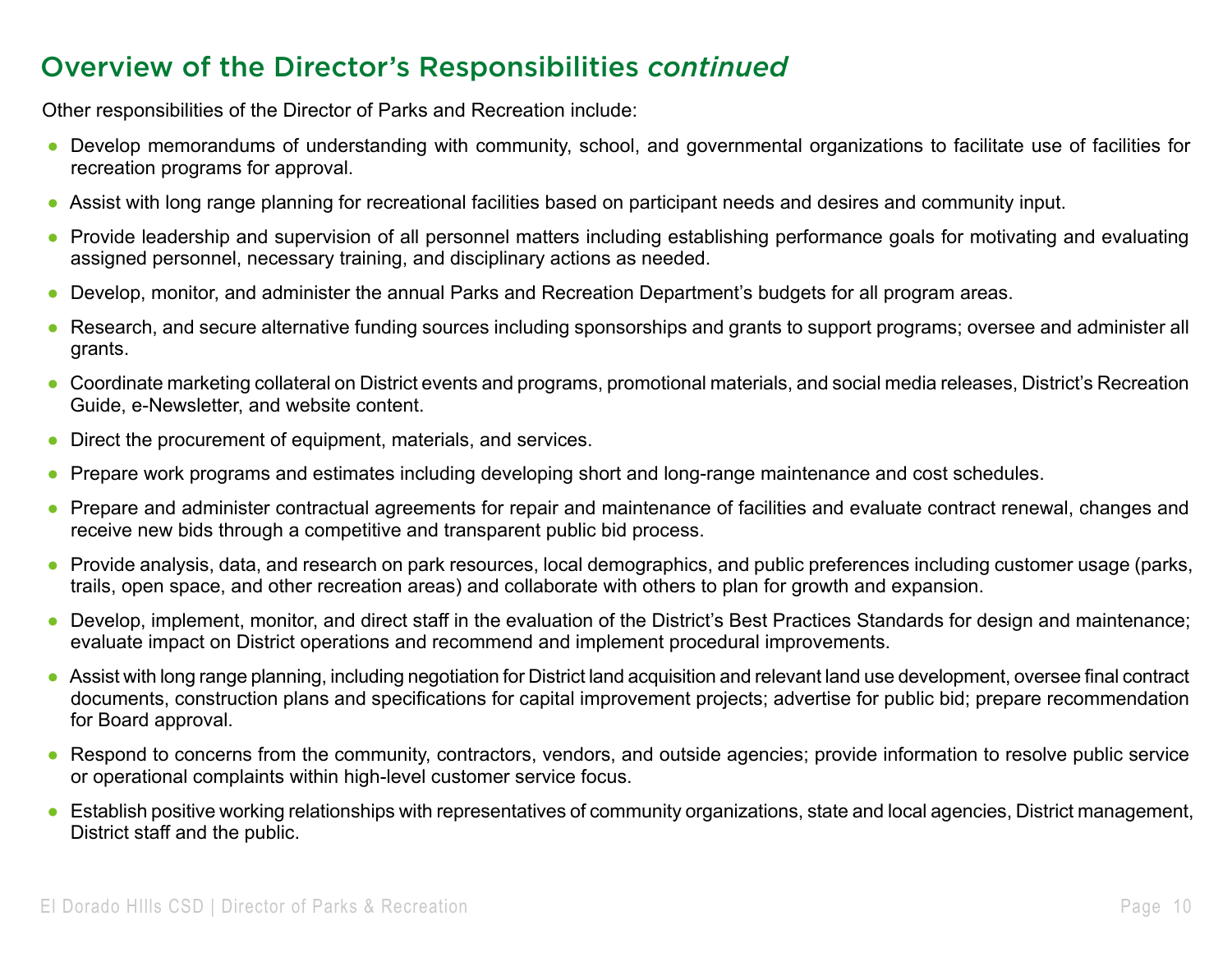## **Desired Qualifications**

Any combination of training and experience that would provide the required knowledge, skills, and abilities is qualifying. A typical way to obtain the required qualifications would be:

**Education and Experience:** Equivalent to graduation from a four (4) year college or university with major course work in parks and recreation, business or public administration, recreation administration, sports management, or a closely related field, and five (5) years of increasing responsibility and experience in the area(s) of parks, landscaping, assessment districts, construction and capital projects, and recreation administration, two (2) years of which should include a management capacity.

**Certification / License:** Certified Parks and Recreation Professional (CPRP) issued by the National Recreation & Park Association (NRPA) at time of application is preferred or the ability to obtain this level of achievement and recognition and professional stature at a future date.







### *[eldoradohillscsd.org](https://www.eldoradohillscsd.org/)*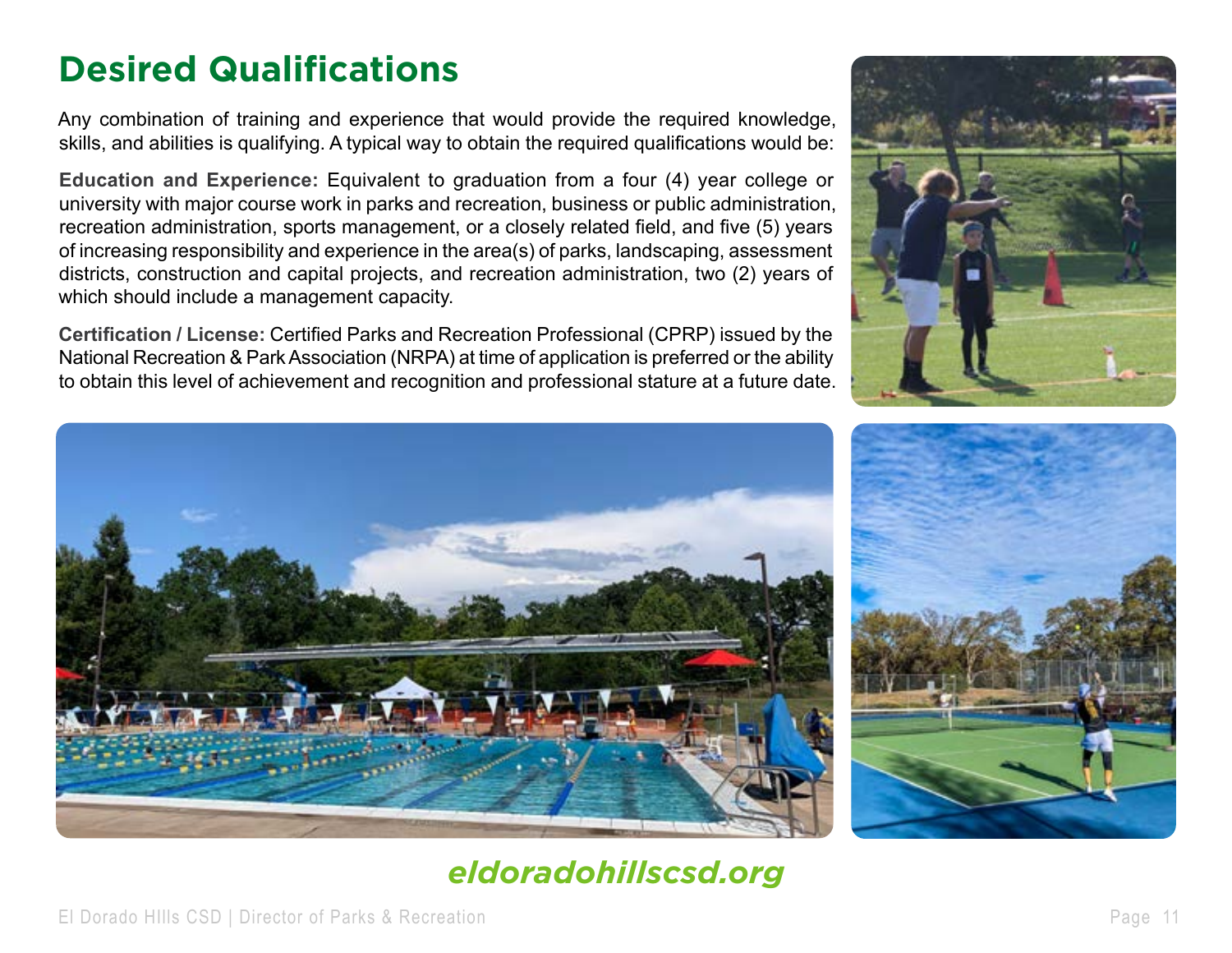### **Compensation and Benefits**

The annual salary for the Director of Parks and Recreation will be \$105,626 to \$125,561. Additional compensation based on achieving annual performance measures may be granted ranging from 2.5% to 5% based on the General Manager's full discretion. Additionally, as of July 1, 2021, 2% cost-of-living increase will be added to the noted salary range.

**Employment Agreement:** An at-will contract will be offered to the top candidate with an initial three-year term. While the Board of Directors will be required to approve the initial contract, the General Manager will be able to add an additional year, as needed, thus virtually extending the contract with each year moving forward. The employment agreement will include one month of severance for the first year, 6 weeks in Year 2, increasing to 8 weeks in Year 3.

**Moving and Temporary Housing:** Importantly, the District will include reasonable and mutually agreeable moving and temporary housing expenses for this position to further encourage candidates to participate on a national level.

Additionally, the EDHCSD offers an excellent benefits package including:

- Auto Allowance: \$400 per month.
- CalPERS Retirement: 2%@55 for Classic Members and 2%@62 for New Members as defined by PEPRA. Employees are responsible for paying the employee portion of the CalPERS retirement contribution. The District *does* participate in Social Security including the mandated Medicare portion.
- Vacation, sick, and holiday leave.
- If electing benefits\*: up to \$1,830 per month (Employee with 2 or more dependents). Funds may be used for:
	- CalPERS medial insurance premiums;
	- Dental, Vision, and AFLAC premiums;
	- Deferred Compensation (No employer match and only those cafeteria funds not used for benefits);
	- Dependent care reimbursement; and/or
	- FSA qualified medical expense reimbursement.
	- •*\*Cash in lieu if not electing benefits in the amount of \$300 per month with proof of comparable, full medical insurance through another source.*
- Life Insurance: Employer paid life insurance and AD&D policies \$100,000.

Further details on compensation and benefits may be obtained through Ralph Andersen & Associates.